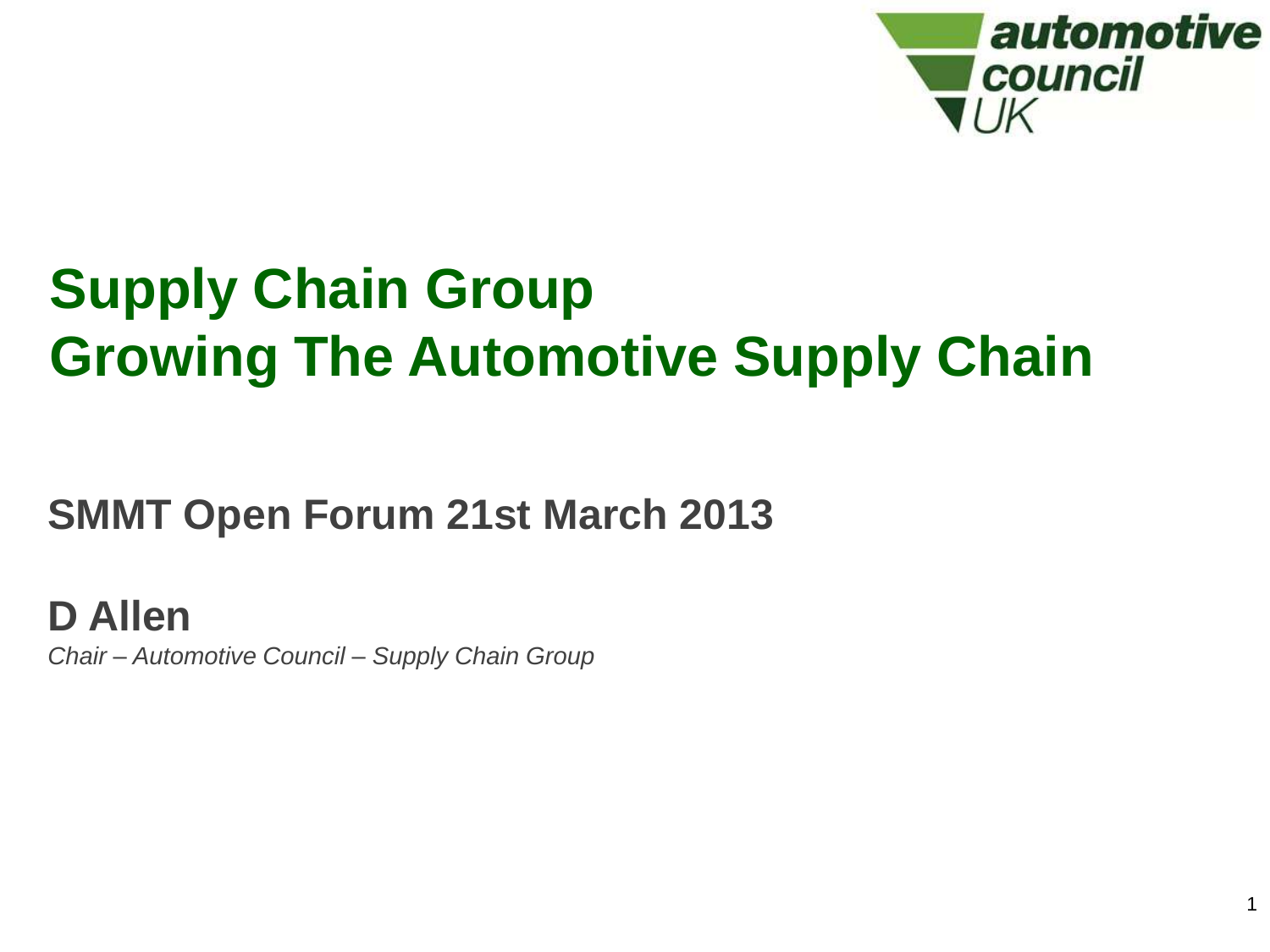

- **1. Reminder & overall Group Update**
- **2. Optimise Competitiveness of UK Supply Chain**
- **3. Developing the UK Supply Chain Tier 1 to Tier "N"**
- **4. Encouraging New Entrants**
- **5. OEM demand survey**
- **6. Access to Finance**
- **7. Wrap up and next steps**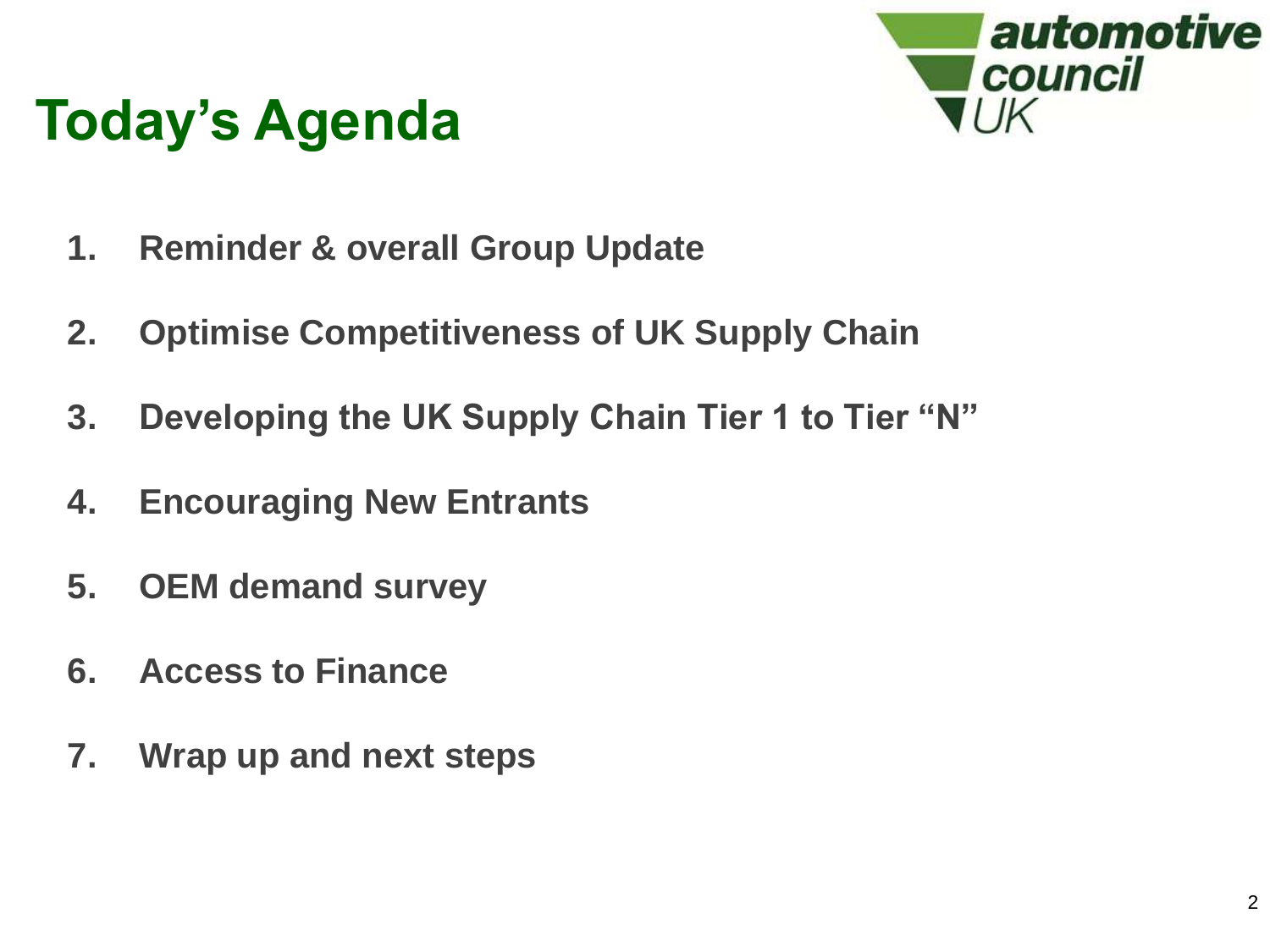

- **1. Reminder & overall Group Update**
- **2. Optimise Competitiveness of UK Supply Chain**
- **3. Developing the UK Supply ChainTier 1 to Tier "N"**
- **4. Encouraging New Entrants**
- **5. OEM demand survey**
- **6. Access to Finance**
- **7. Wrap up and next steps**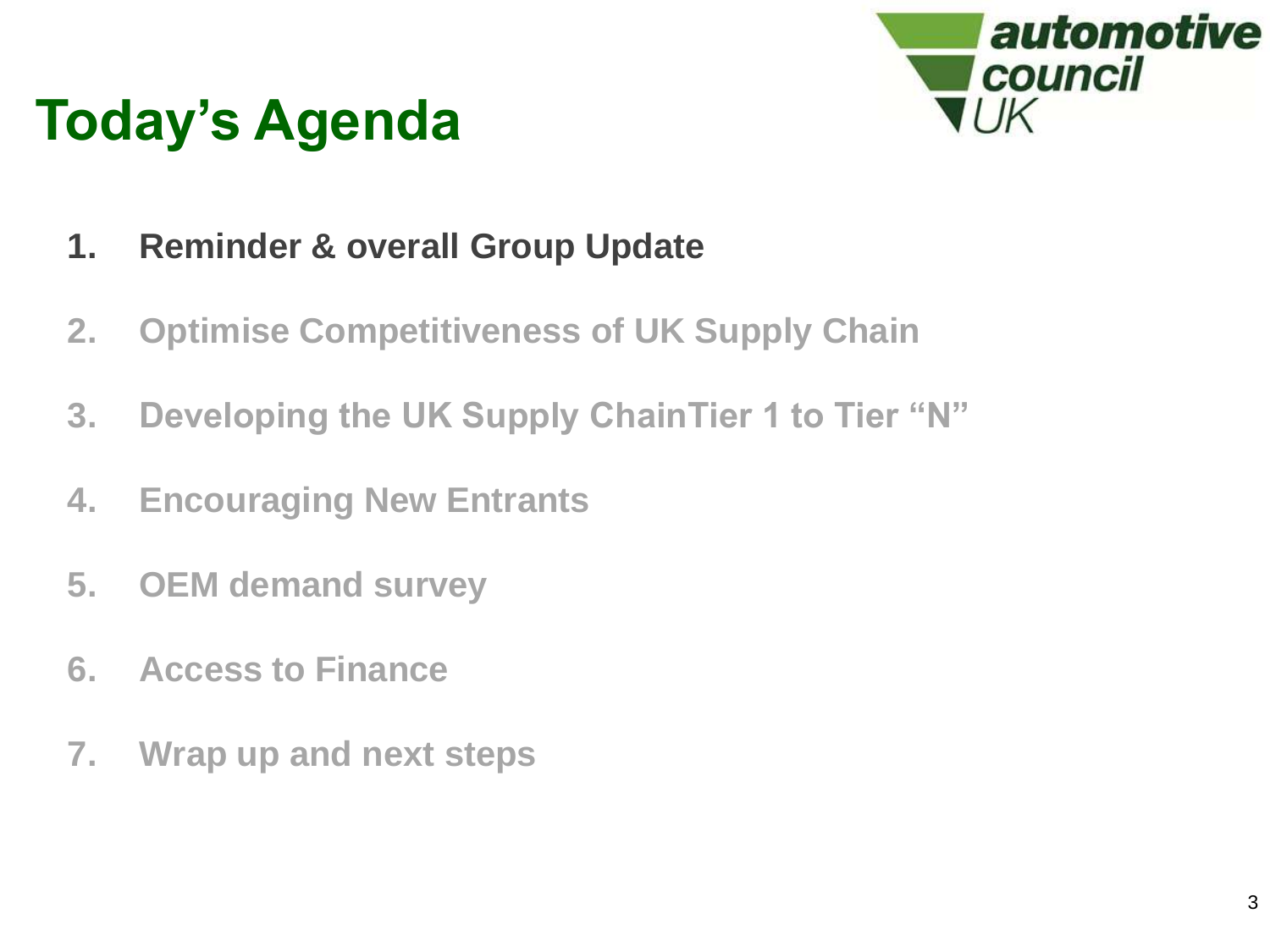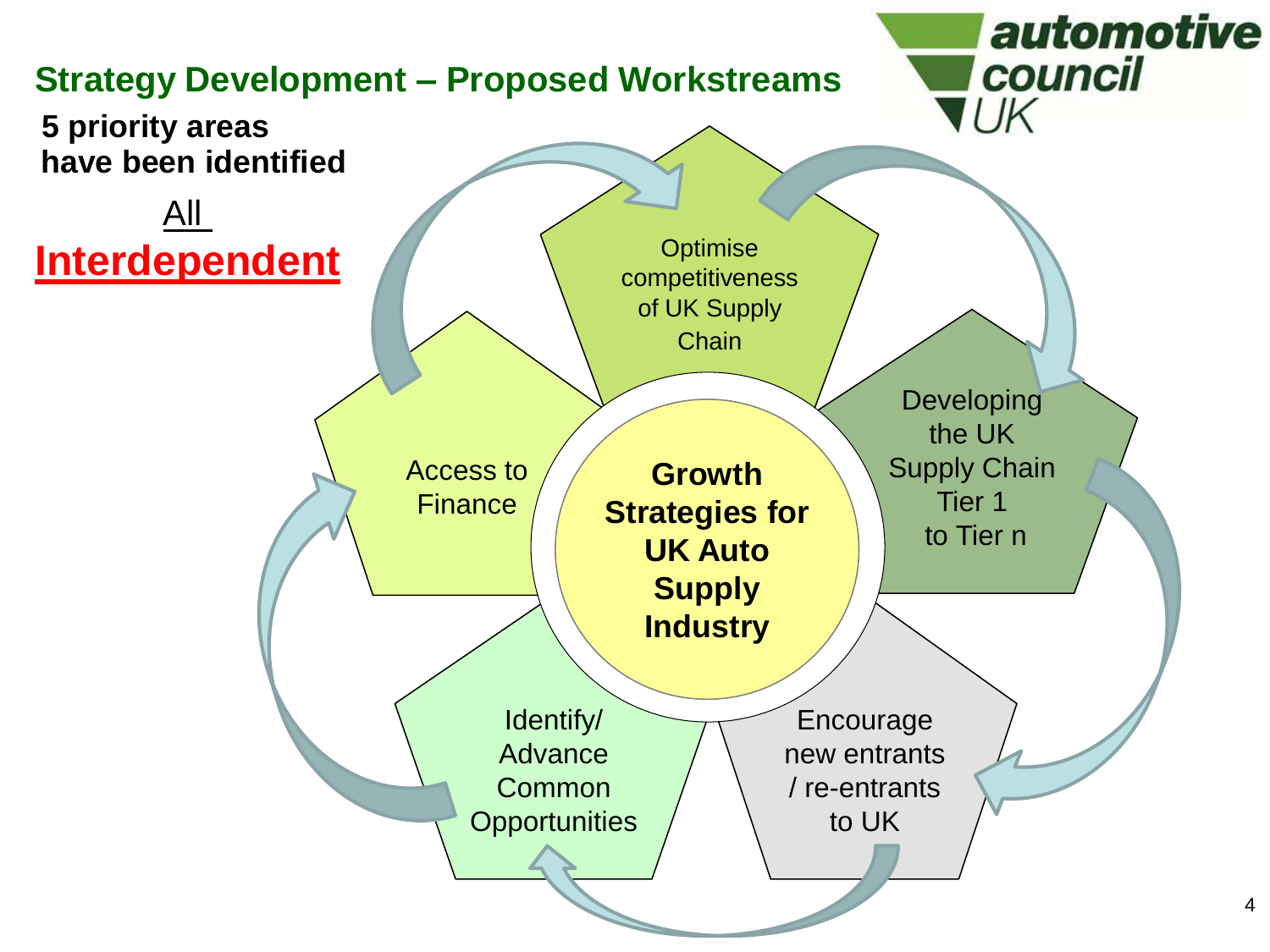

- **1. Reminder & overall Group Update**
- **2. Optimise Competitiveness of UK Supply Chain**
- **3. Developing the UK Supply Chain Tier 1 to Tier "N"**
- **4. Encouraging New Entrants**
- **5. OEM demand survey**
- **6. Access to Finance**
- **7. Wrap up and next steps**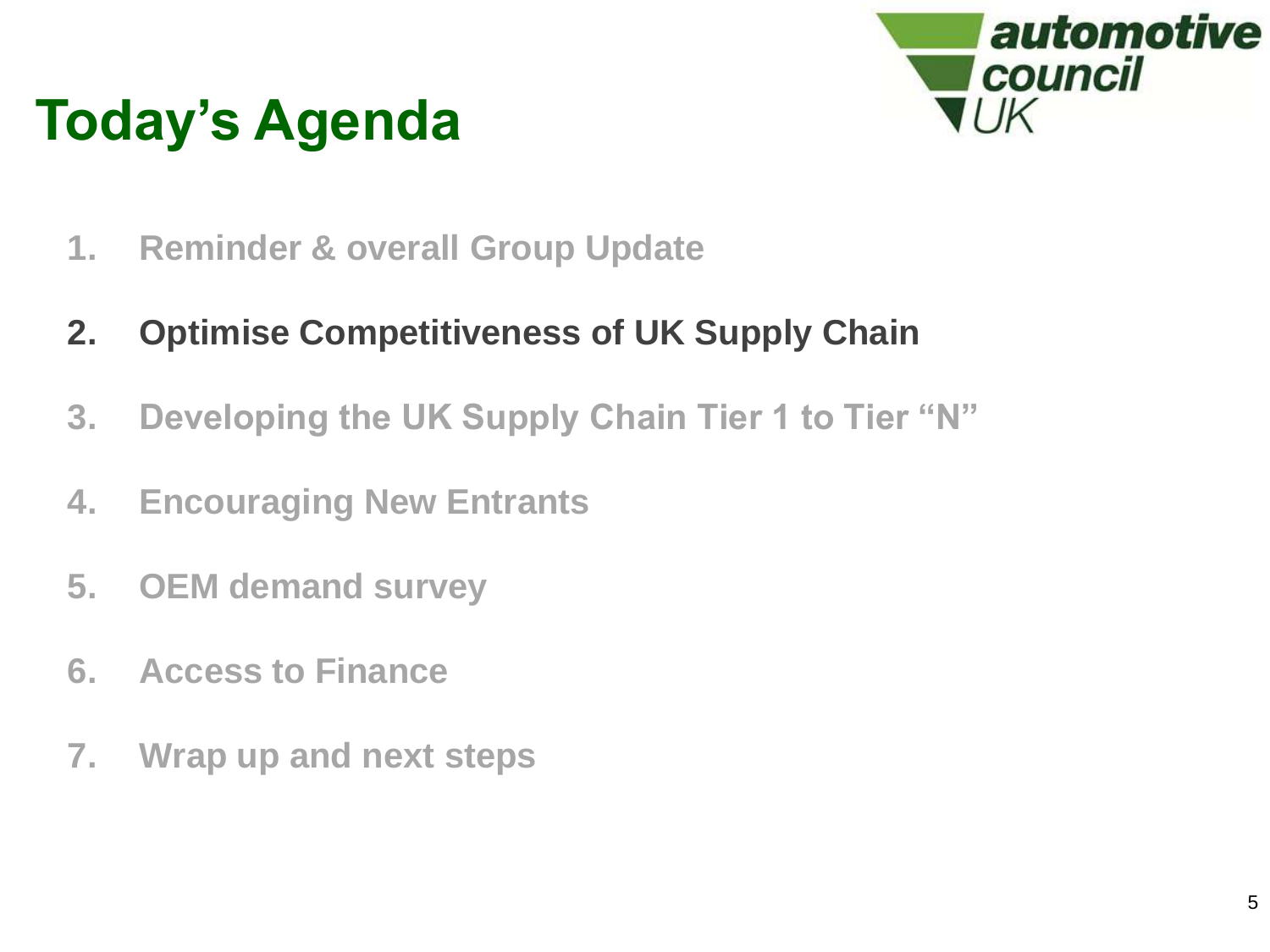### **Optimise competitiveness – Workstream 1**



### **Action plan**

Short term

Secure funding from AMSCI Fund for SMMT IF led cluster bids

### Long term

**Narrow and deep solution** to address Tier 2 to Tier N Supply Chain competitiveness

Link to work stream 2 activity (new sector entrants to fill supply chain gaps)



**Optimise** competitiveness of UK Supply **Chain**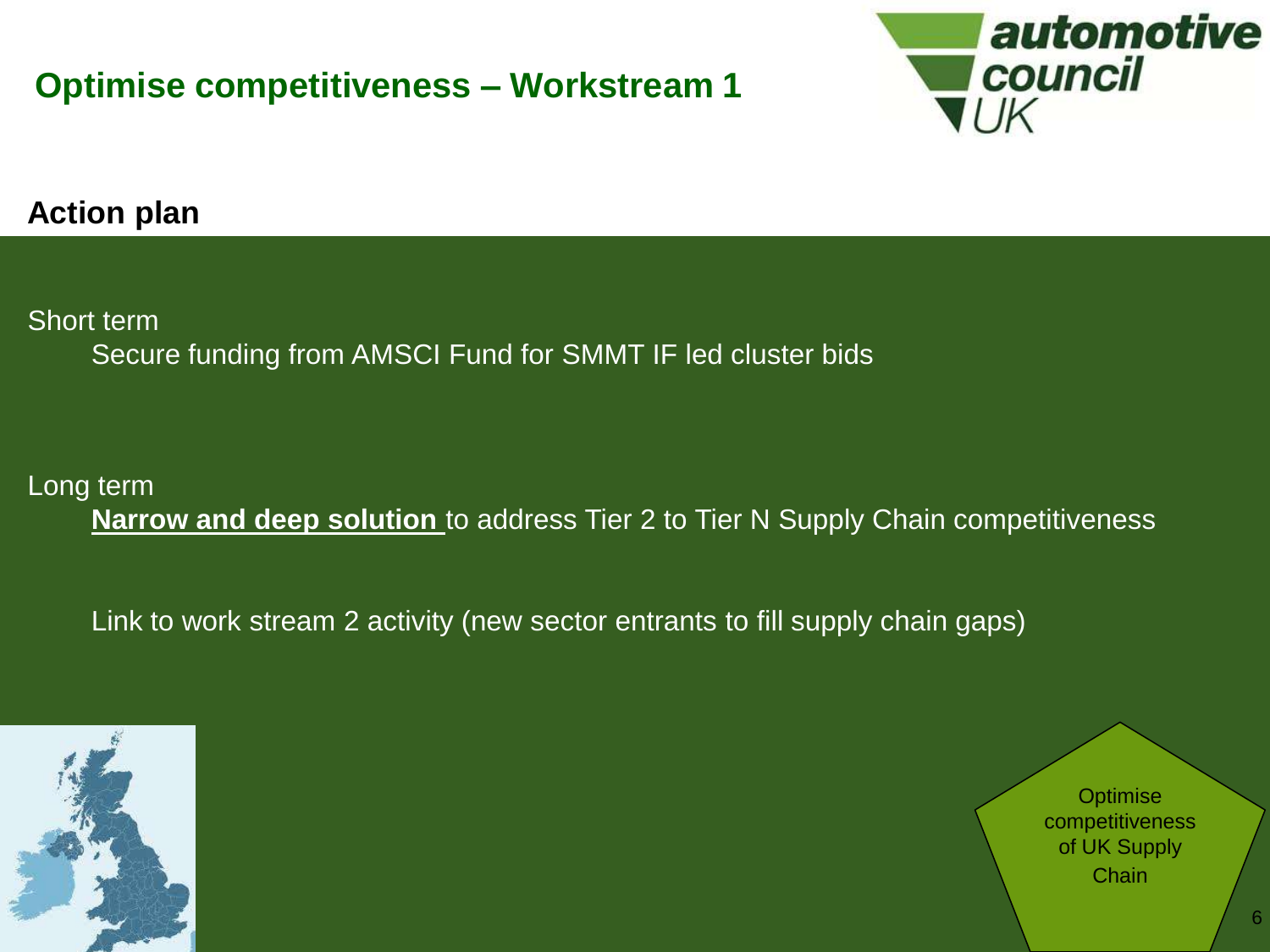

#### **Key Issues identified from Government Reports why UK Suppliers have lost business:**

- Unit price was not competitive
- Cascade of Management Capability from tier 1 into tier 2 & 3 suppliers
- The general lack of accredited suppliers
- Required processing capabilities not available
- Quality
- Logistics not competitive
- Financial aspects
- Situation mirrored by Tier "N" Suppliers

### Initial Engagement Key Requirements **Barriers to Entry**



**Investigation, Identification and Gap analysis required.**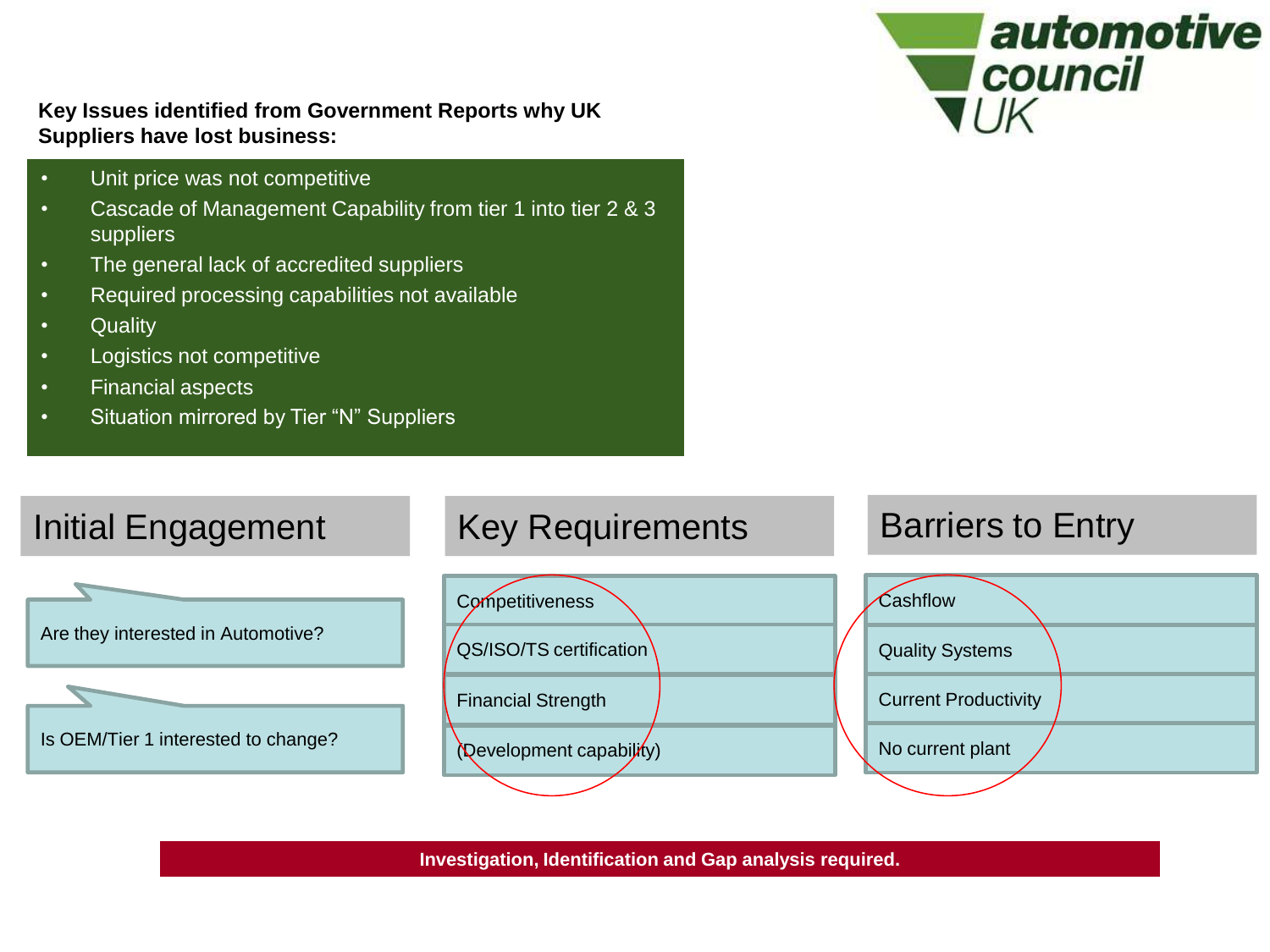

## **Key Action Themes From OEM Interviews**

### **(within scope of this programme) Long term automotive supply chain competitiveness programme**

Developing technical capability. Engineering, design, innovation, NPI, Lean Manufacturing, Quality.

#### **ACTION THEME 2**

Building leadership capability. From Managing Director to Team Leader.

#### **ACTION THEME 3**

Capability to develop and deploy vision, strategy and business plans and manage other manufacturers to establish global footprint.

#### **ACTION THEME 4**

Reduce total delivered cost (TDC) through an acute focus on traditional QCD performance using a narrow and deep supplier cluster approach.

#### **ACTION THEME 5**

Increasing supply chain flexibility and reducing supply chain costs by sourcing from UK suppliers.

#### **ACTION THEME 6**

Building functional capabilities. Purchasing, logistics, supply chain planning and supply chain execution, & quality management.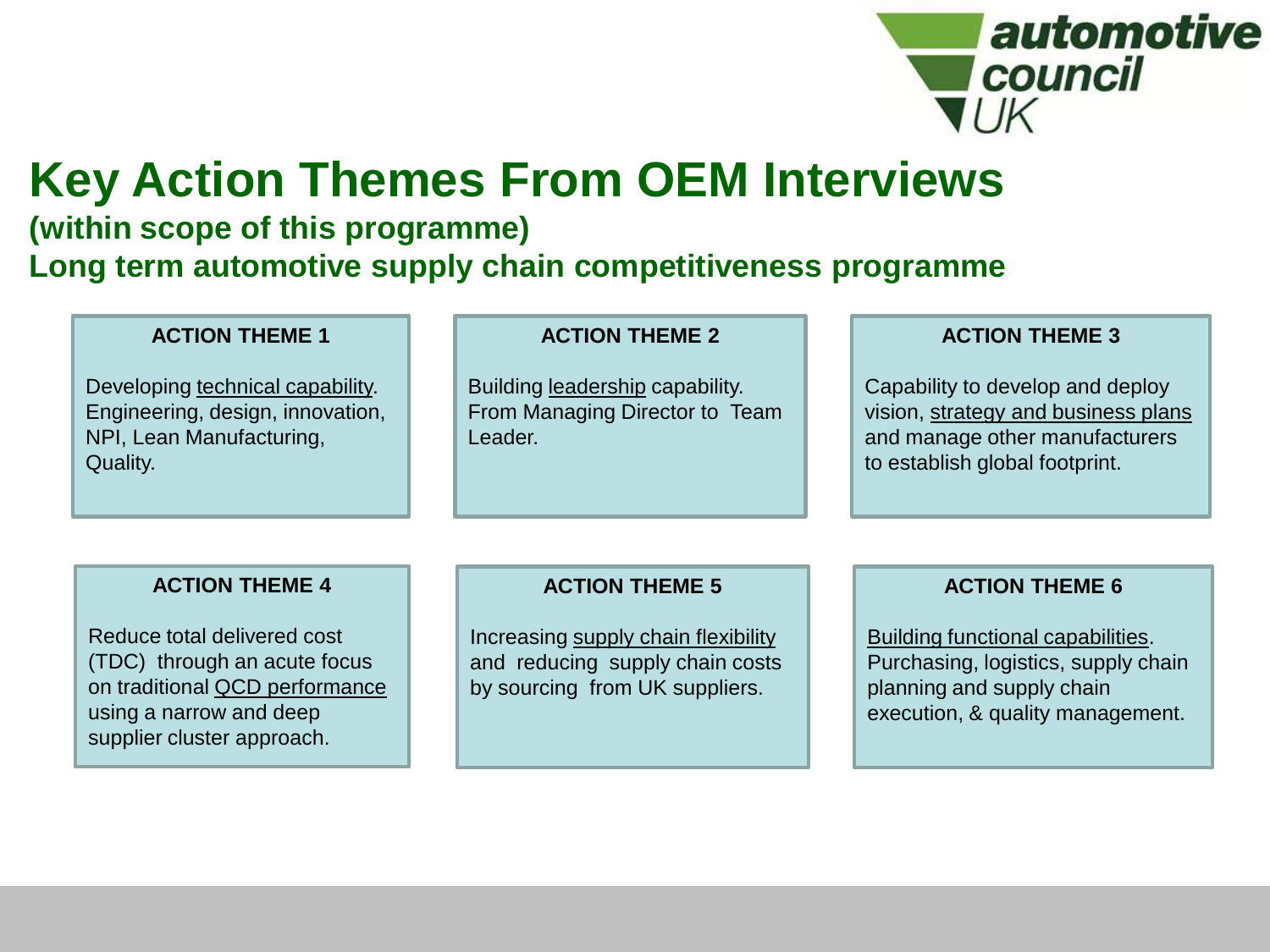## **OEM's & collaborative partners** Long term automotive supply chain competitiveness **produced as a council**



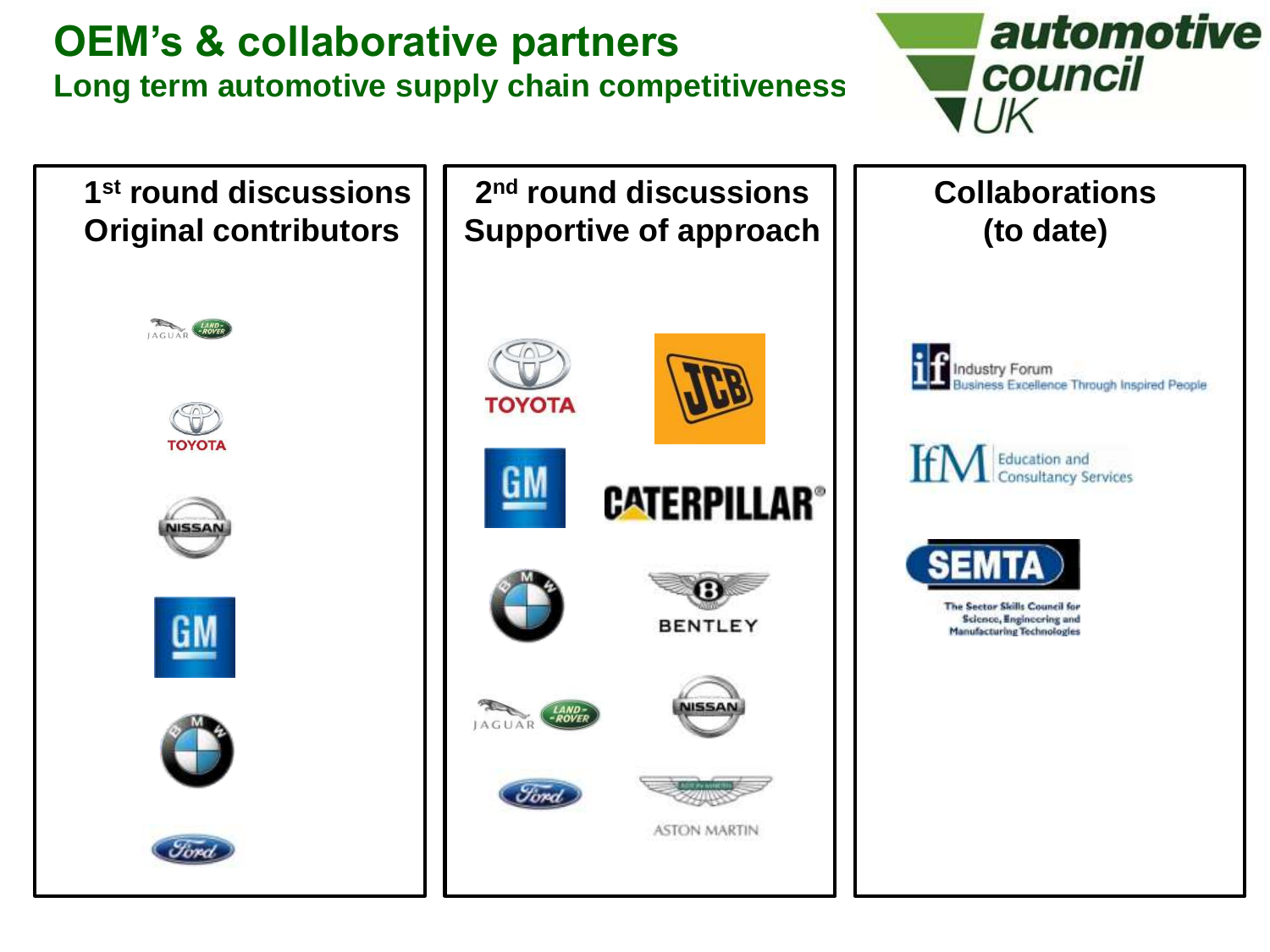

## **Detailed objectives**

### **Long term automotive supply chain competitiveness programme**

- Improve the *long term* competitiveness of *targeted* UK based manufacturers at tier-one, two, three, n as the primary vehicle for;
	- Increasing the amount of spend placed with current UK suppliers by OEM's and their tier-ones
	- Increasing and safe-guarding UK employment opportunities within the manufacturing sector
	- Retaining current manufacturing capability in the UK before we lose more negating amplified repatriation costs and barriers in the future
	- Increasing the capabilities of '*targeted'* suppliers as the platform for future self sustaining profitable growth
	- Reducing the complexity and risk of supply chains serving UK based OEM's making the UK a more attractive location for OEM's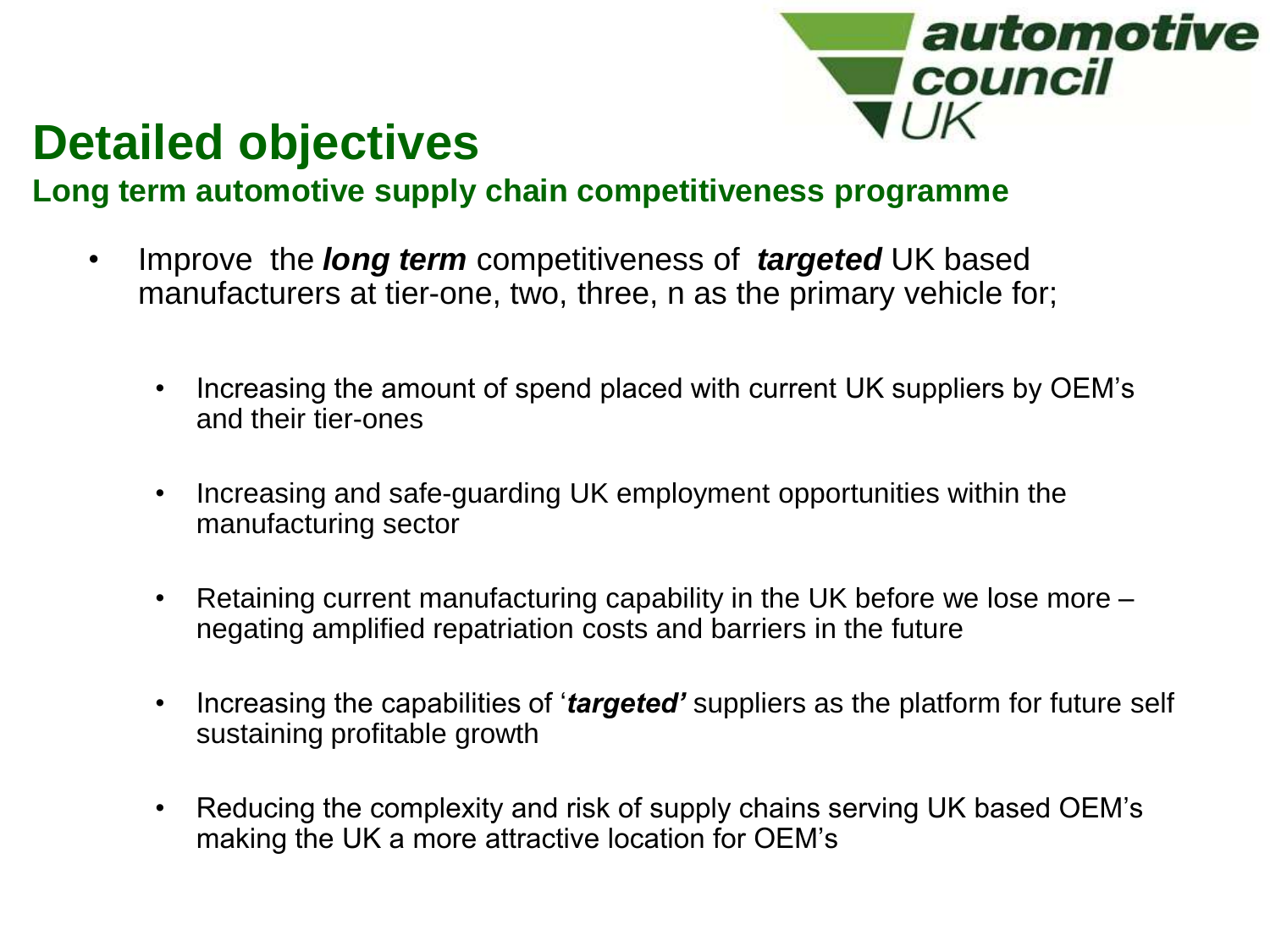## **Next Steps – Pilot programmes**

### **Long term automotive supply chain competitiveness programme**

### **PURPOSE OF THE PILOTS**

- 1. Flagship case for "Investment in UK Automotive Supply Chain"
- 2. Demonstrate and publicise measurable results.
- 3. Links L&D with tangible results. Joined up approach. Supply chain growth through employer ownership.
- 4. Case study Return on Investment (ROI) as the justification for OEM & Tier-one investment.
- 5. Encourage suppliers & OEM's to recognise the approach as a sustainable solution.
- 6. Refine and improve approach for Rounds 1, 2 & 3 out to 2016.

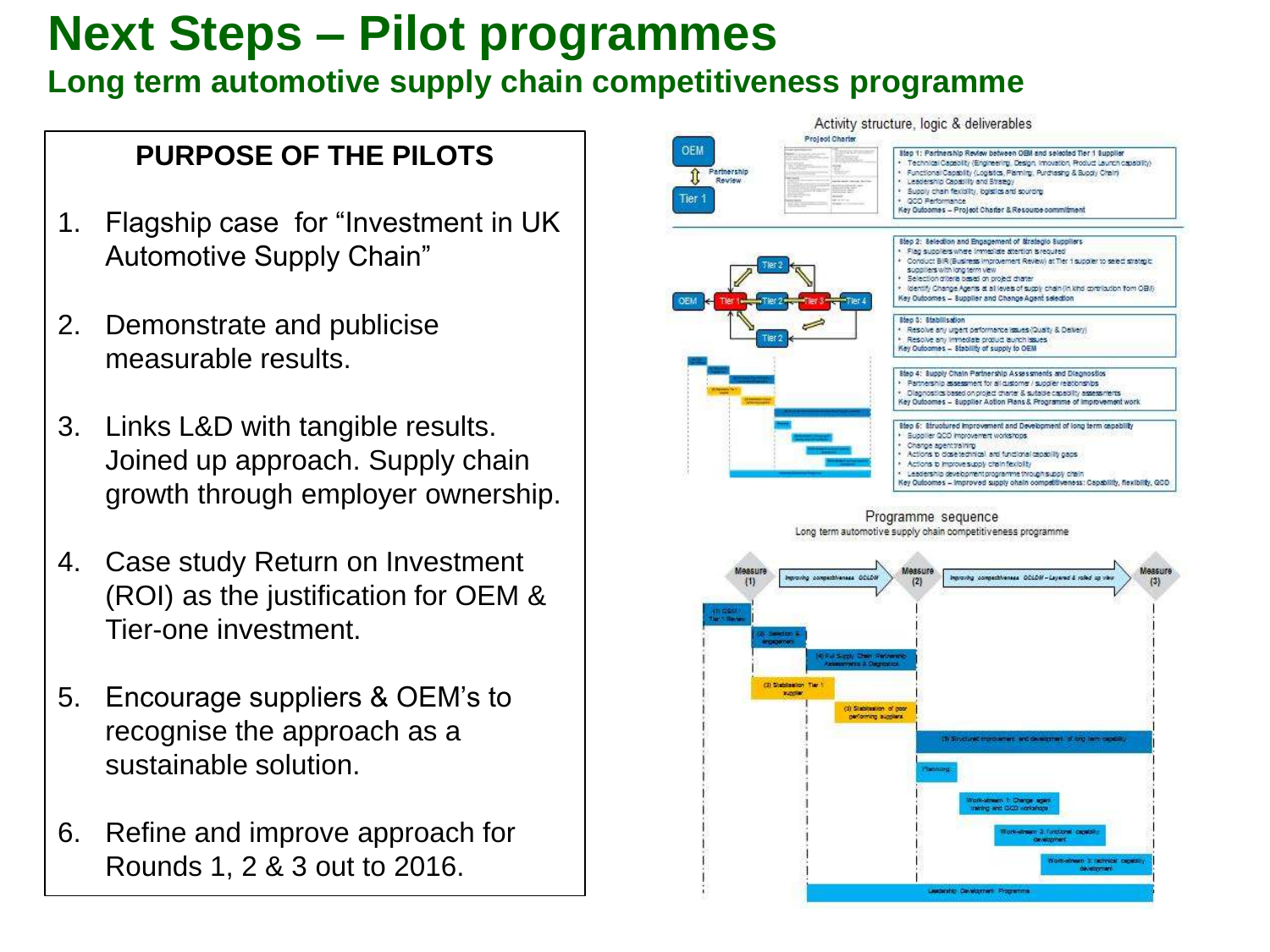## **Proposal roadmap**



#### **Long term automotive supply chain competitiveness programme**

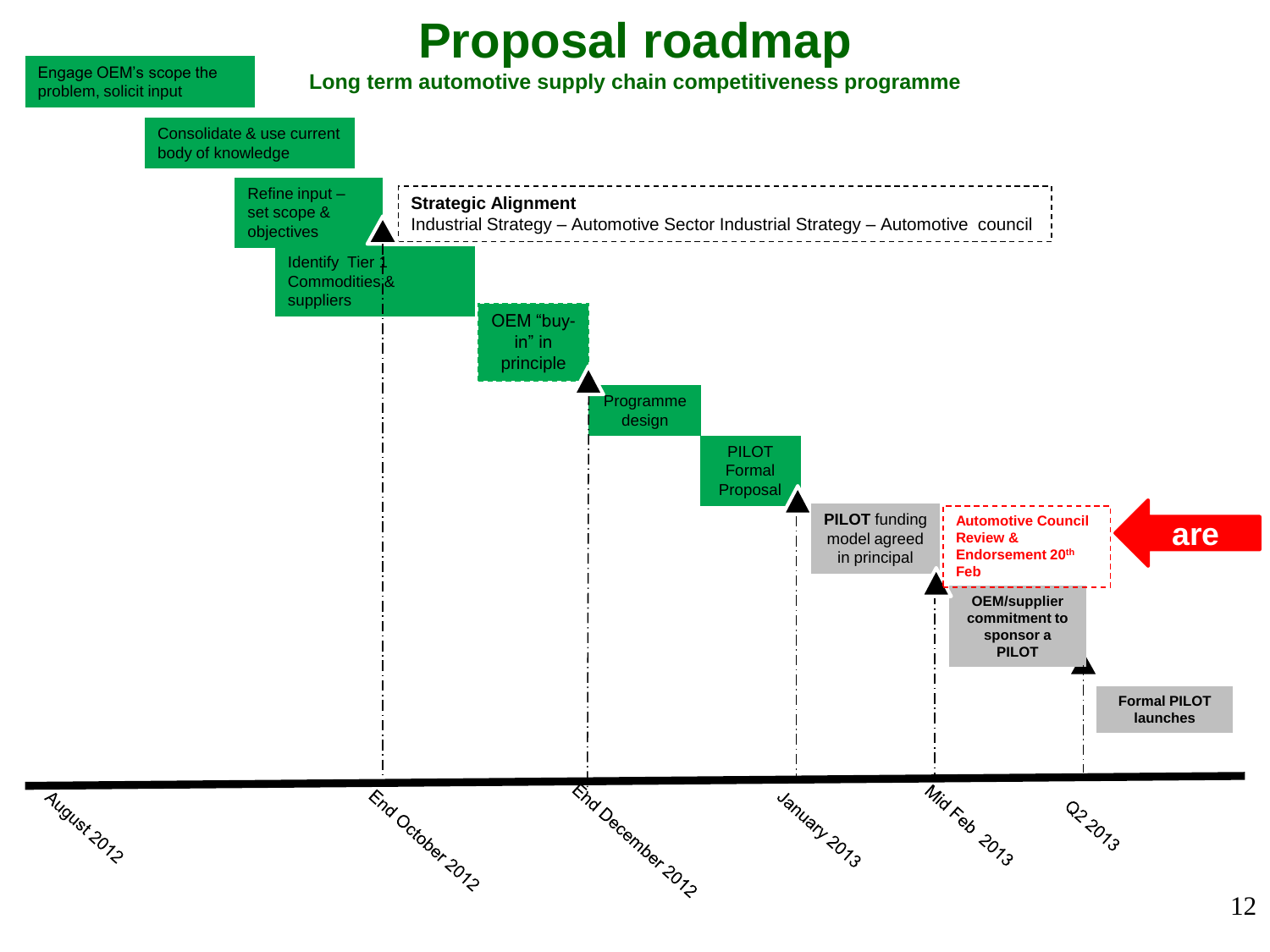

- **1. Reminder & overall Group Update**
- **2. Optimise Competitiveness of UK Supply Chain**
- **3. Developing the UK Supply Chain Tier 1 to Tier "N"**
- **4. Encouraging New Entrants**
- **5. OEM demand survey**
- **6. Access to Finance**
- **7. Wrap up and next steps**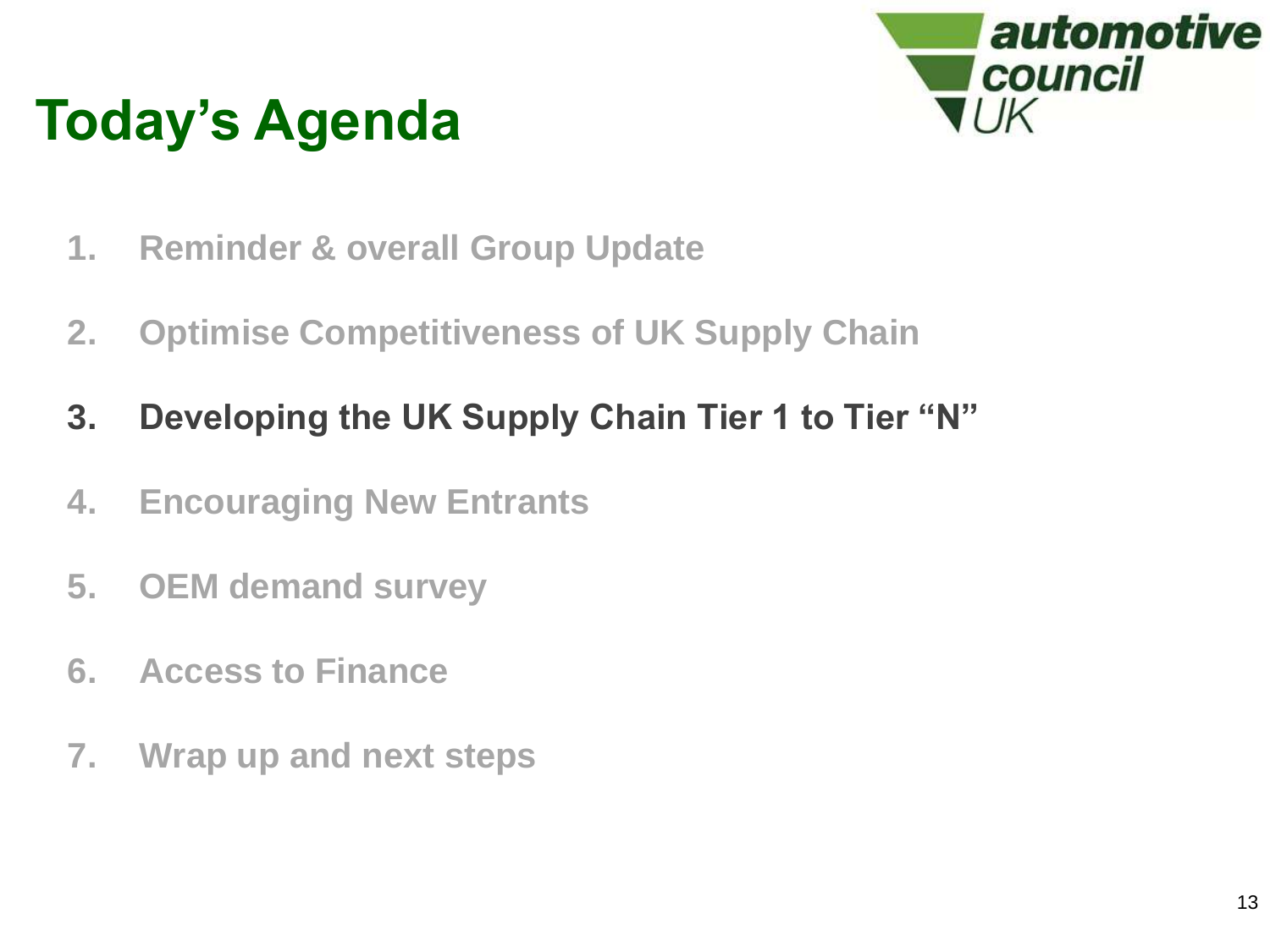### **Developing the UK Supply Chain Tier 1 to Tier "n"**

### **Workstream 2**



Industry in the UK to support the Tier 1s (thus OEMs). **How to identify, engage and develop a competitive Tier N supply Chain for the Automotive** 

### **Supplier Forums** (survey)

3 Tier N forums have been conducted in Midlands, North East and Wales (total 44 suppliers).

### Key Issues :

- Poor engagement
	- *Finding / getting to the customer*
	- *Willingness of OEM/T1/T2 to look for and develop new suppliers*

Finance

• Tooling funding; Cash flow demands; Getting indemnity cover

Credibility and visibility of the opportunity

• How does the £3bn opportunity relate to me?

### Activities:

Translate the £3bn opportunity into meaningful data for a UK Tier N supply chain

• *Includes processes currently absent from the UK*

### Identify capacity demand for existing UK capabilities

- *Analyse survey data with more granularity - on-going with individual OEMs*
- *Enrol significant sample of Tier 1 suppliers to cascade survey through their tiers*

Engage with UKTI with plan for tier 1 suppliers to return with absent technologies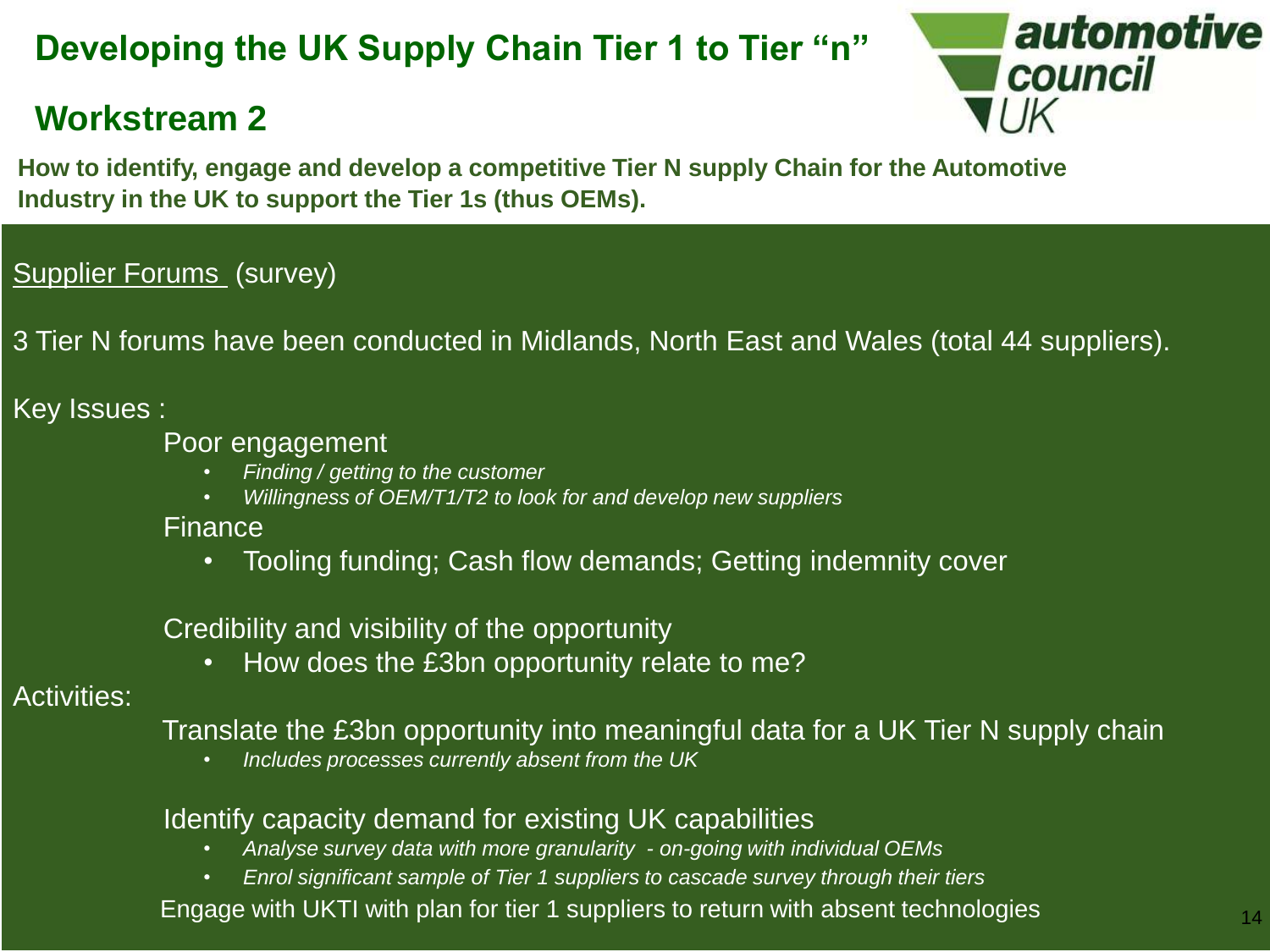

- **1. Reminder & overall Group Update**
- **2. Optimise Competitiveness of UK Supply Chain**
- **3. Developing the UK Supply Chain Tier 1 to Tier "N"**
- **4. Encouraging New Entrants**
- **5. OEM demand survey**
- **6. Access to Finance**
- **7. Wrap up and next steps**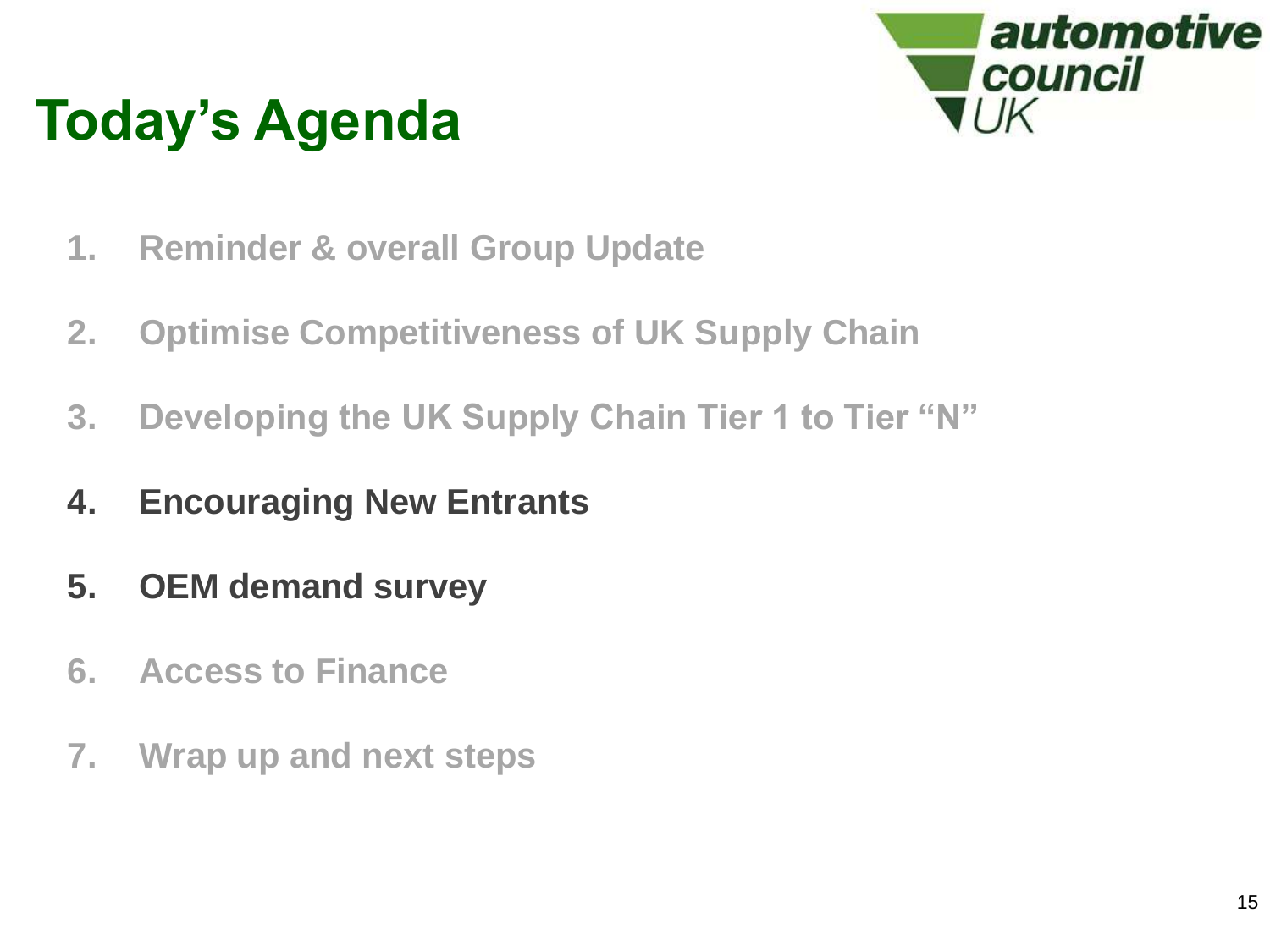### **December 3rd - 4th Automotive Supply Chain Event**

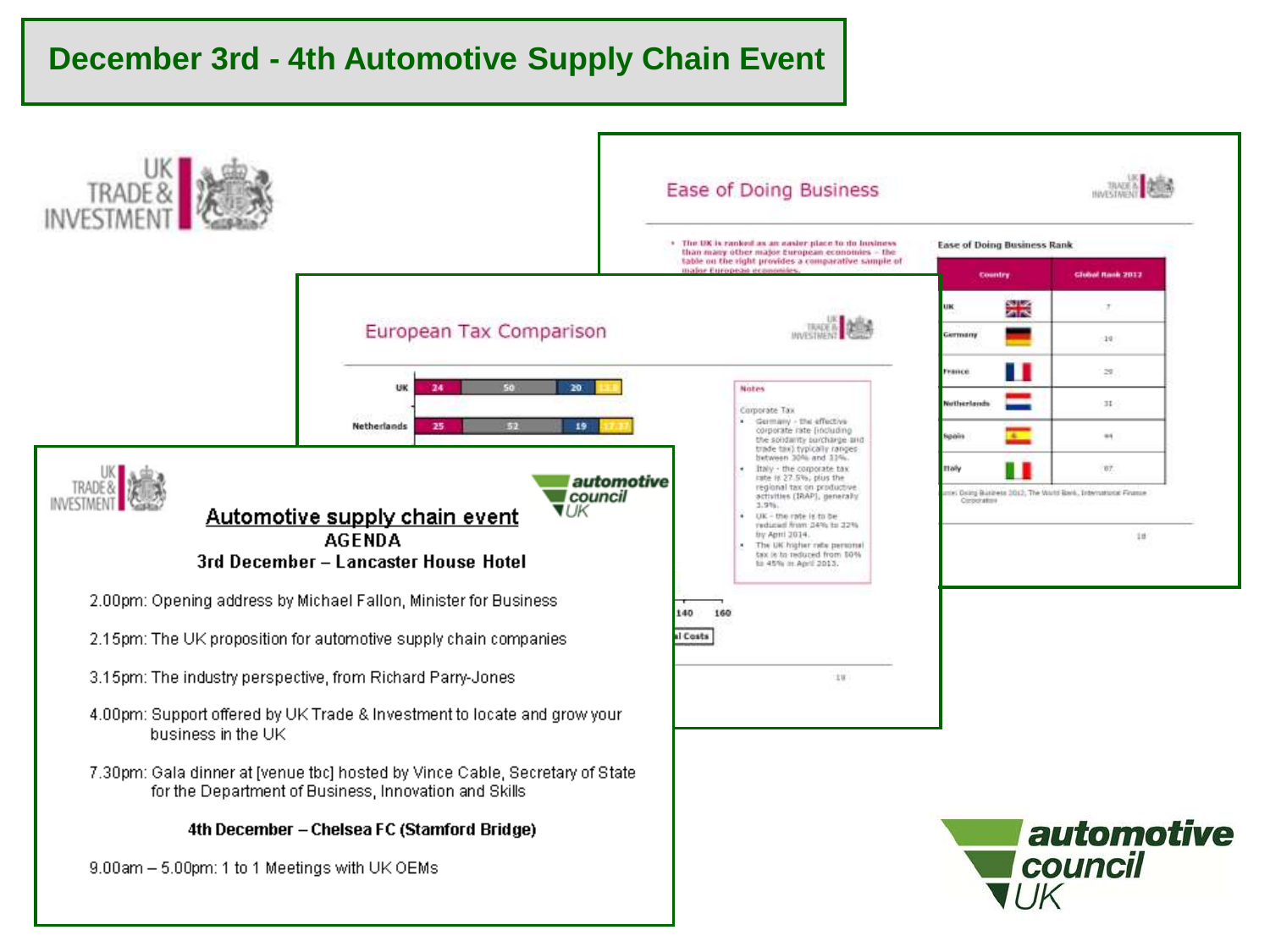

### Attendees

64 out of 250 Tier 1 suppliers invited

OEMs: Nissan, GM, Ford, JLR, Honda, Toyota, Aston Martin, Bentley & Perkins

Michael Fallon, Minister of State Business & Enterprise

Nick Baird, Chief of UKTI

### **Initial Feedback**

- **111 meetings held with 18 investment leads identified to date**
- **Overall Manufacturers and suppliers gave positive feedback on the event**
- **Attendees left well informed about supply chain opportunities in the UK Automotive sector**

*Next event proposed for Wed 10th July to coincide with Goodwood festival of Speed*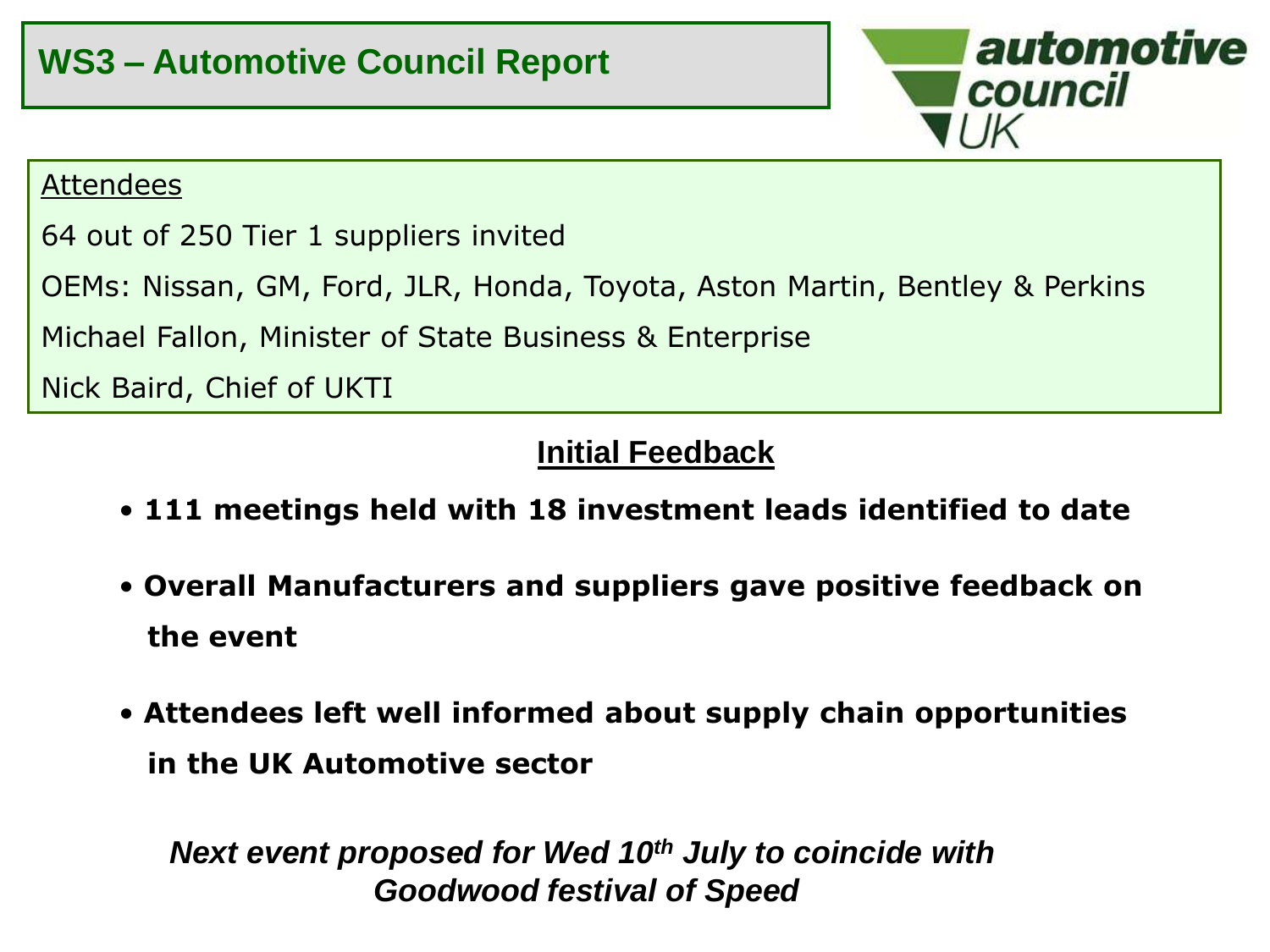

- **1. Reminder & overall Group Update**
- **2. Optimise Competitiveness of UK Supply Chain**
- **3. Close the Sourcing Gap Tier 1 to Tier "N"**
- **4. Encouraging New Entrants**
- **5. OEM demand survey**
- **6. Access to Finance**
- **7. Wrap up and next steps**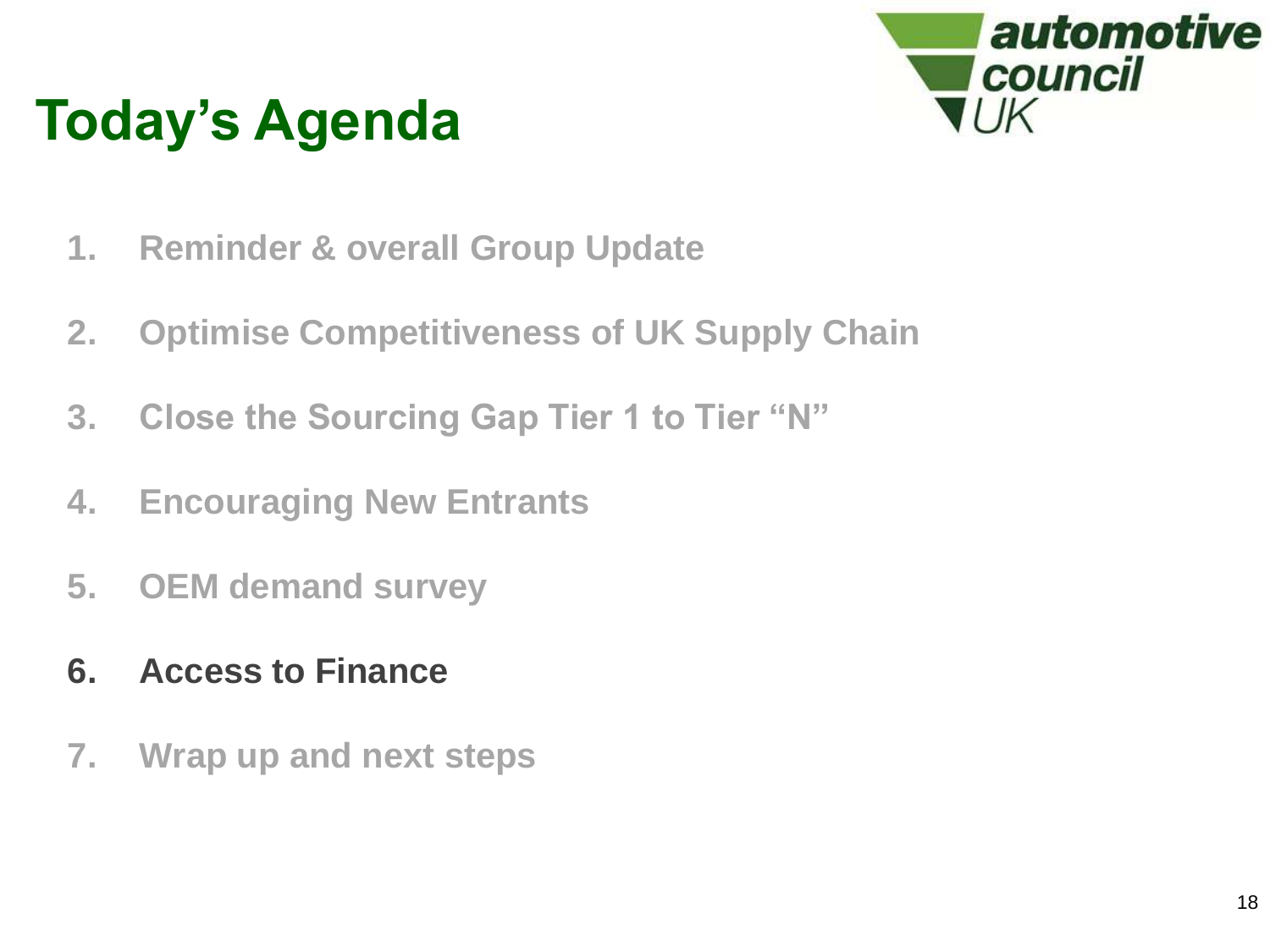## Access to Finance Supply Chain Group Objectives



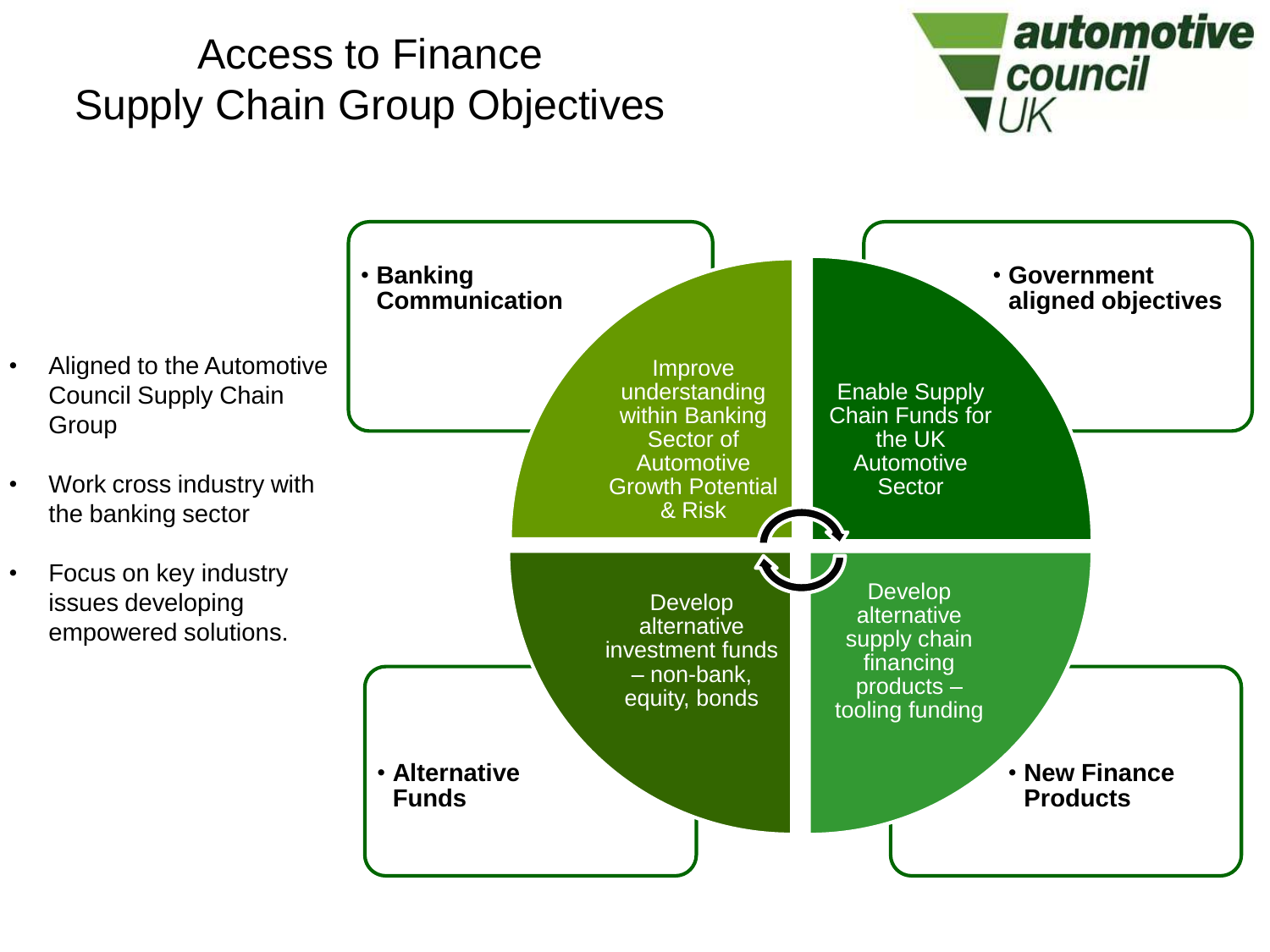## **Access to Finance – Workstream 5**



**Developing Solutions**

### **Latest Developments:**

- 2012 established a joint industry roundtable forum with the BBA
- Tooling Finance Gap was selected as a first scalable issue
- Auto Council UK/ BBA Framework:
	- Agree cross industry issues for presentation
	- Analysis and discussion of potential solutions
	- Implementation of solutions outside of roundtable remit
	- Discretion of private parties to report back



### **Next steps:**

Agreement to continue the joint industry approach into 2013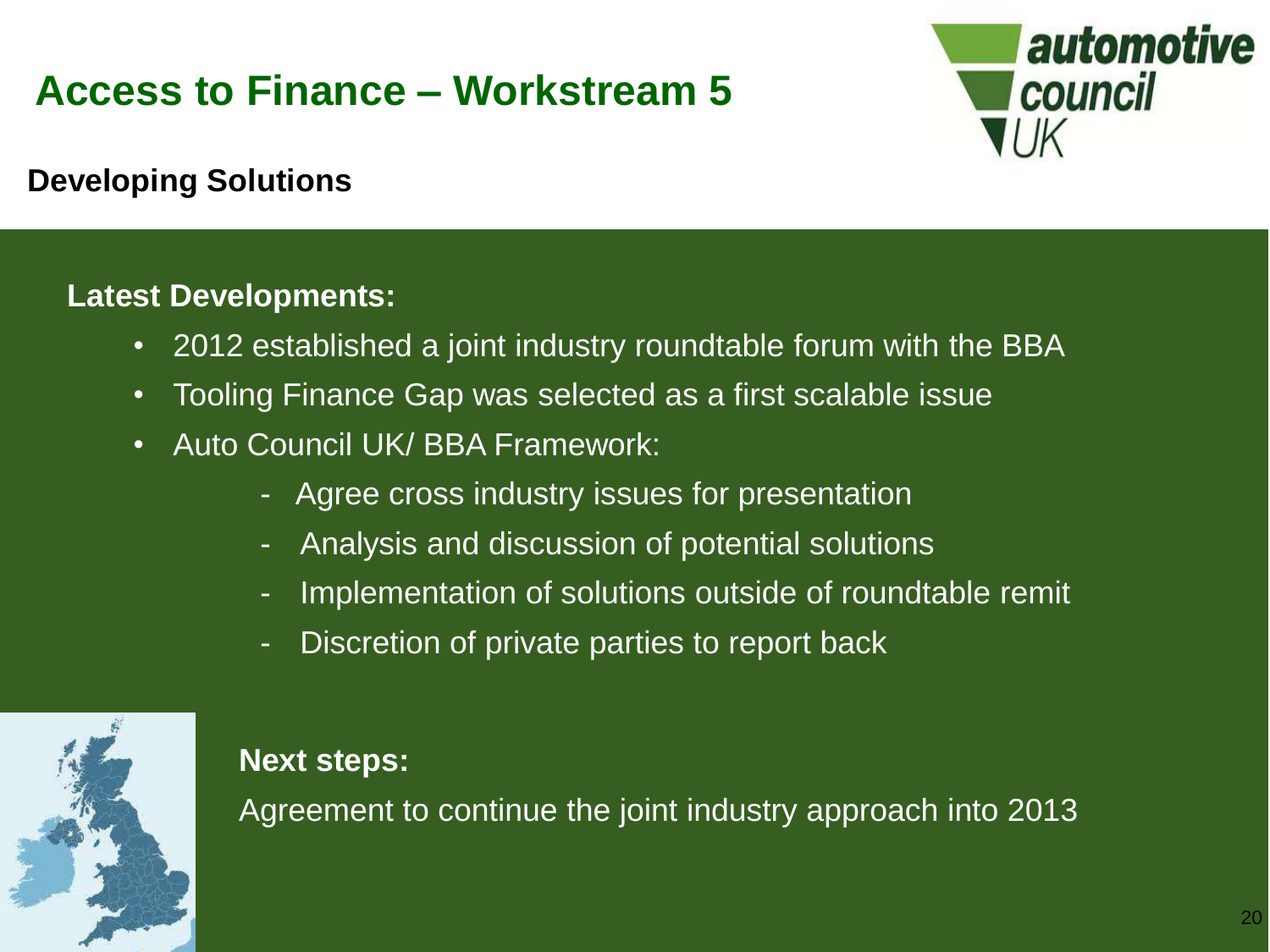#### automotive Supply Chain Group council Industry Engagement with FSS  $I$ • **Access to b a l e f c i h industry Standards** UK Suppliers have identified **Finance** the ability to fund **OEM Tooling at 100% PSW** as the most important factor restricting liquidity and **Ensure Coordinated**  ultimately plans to fund growth consistent **Assistance**  especially during : terms and high **for Supply**  code of **Chain Access**  conduct **to Finance** 1. Rapid UK OEM Growth 2. Low Capitalisation in the Map the supply Supply Chain Articulate the chain for value financial health 3. Reduced Lending Levels proposition at & product National & from the FSS investment Local levels opportunities **Both industries need to**  • Promote the • Supply Chain Automotive Sector Visibility **recognise post recession issues.**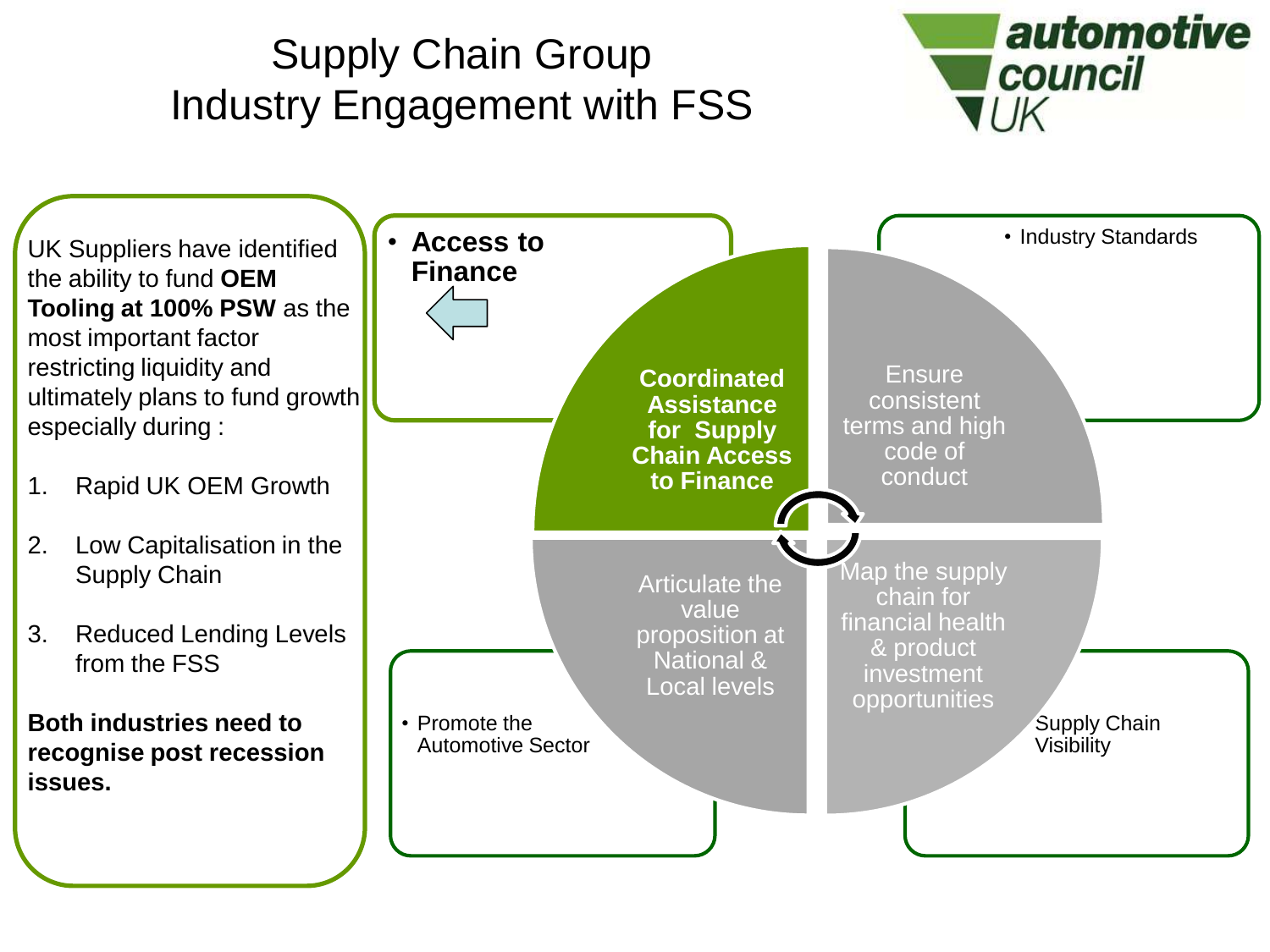## Product Proposition Collaborative Approach



### **Automotive Industry Ideal**

1.Pre shipment finance term to cover full period of the funding gap of up to 2 years

2.No formal guarantees beyond the tooling order and application of current GT&Cs

3.Risk of delivery sits with Tier 1

4.Cost of credit to reflect low risk & a valuable automotive asset

### **Financial Services Sector View**

1.Acceptable post shipment finance of up to 180 days

2.Formal guarantee or letter of credit should be provided by the OEM

3.Risk of cancellation perceived as high

4.Cost of credit will reflect low resale value of the tooling asset

### **Collaborative Finance Proposition Principles:**

- 1. Staged or Conditional payment contract, set between OEM & Tier 1 (Tri-Party with Bank)
- 2. Contract is acceptable by a bank to provide the Tier 1 with Tooling Finance Credit this will require additional OEM commitments beyond current order and invoice but not guarantees
- 3. Extended Credit terms between OEM & Bank for total contract cash neutrality
- 4. Affordable Cost of Credit to reflect OEM credit rating and value of the asset to the OEM, < 5%

Automotive Council to develop wording for proposed tri-party agreements Business Bank could play a role to facilitate agreement